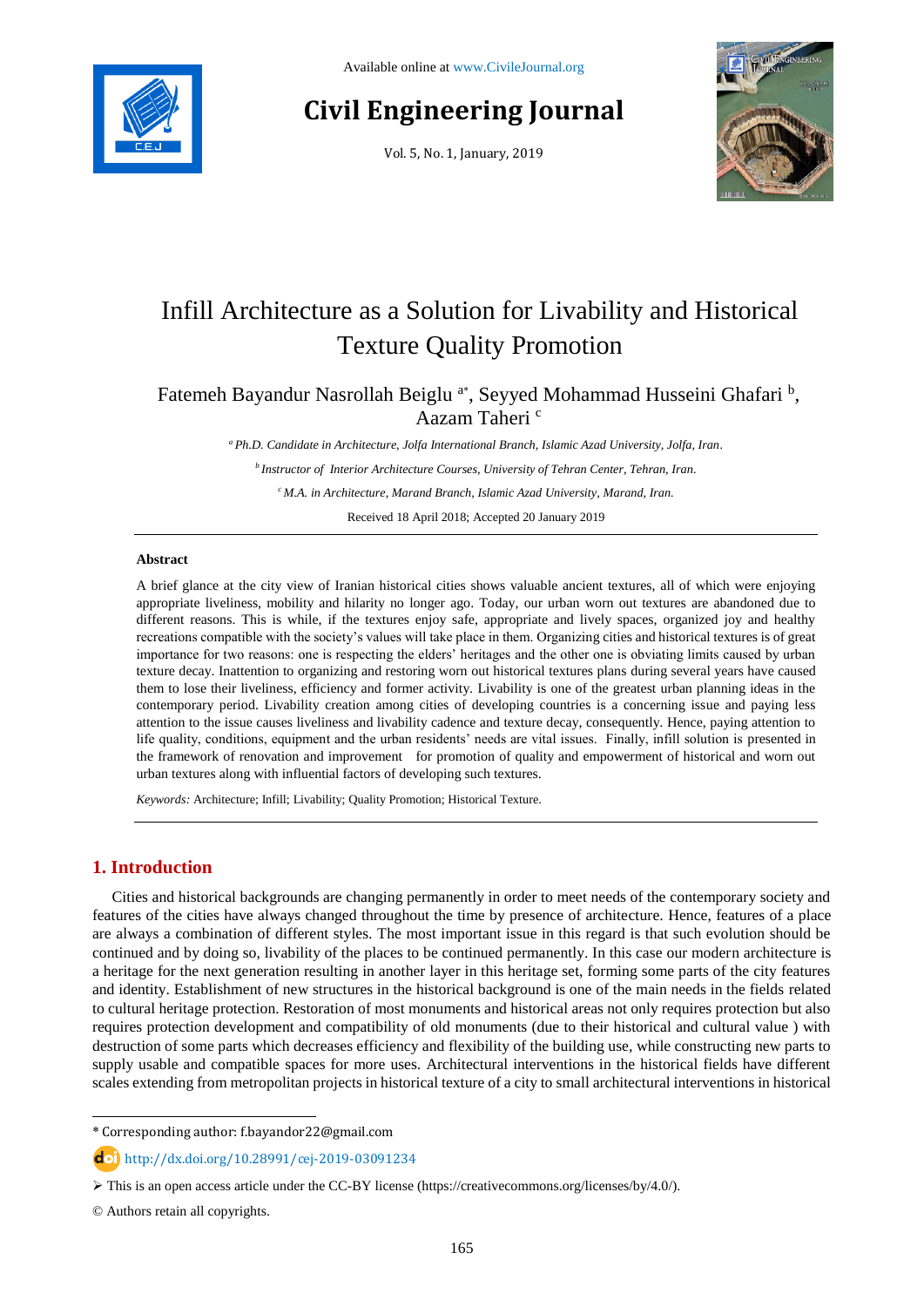#### buildings [1].

Construction in the old textures has always caused a serious challenge, arising some important questions about interaction way of design framework with the new designs. Some believe that construction of new buildings helps aesthetics of old buildings and interaction with repetition of old styles. Others believe that a new design should meet its time needs [2].

In other words considering the important role of contemporary architecture at historical environments and development of its design criteria and methods, it is considered as one of the most important issues in protection of heritages a management of changes. The new buildings respect their historical backgrounds and evaluation of effects of such new structures is obtained by final goal of improvement of quality of new architectural interactions [3].

If we see the city as a living creature it needs livability and joy for its survival. The role of urban spaces, in which the social interactions of the citizens are formed and the society culture is induced in, is declining gradually in our country. It goes without saying that livability requires people's presence. This is while if such textures enjoy safe, appropriate and livable spaces and if healthy and joyful recreations are provided in it in an organized way compatible with the society's values then the peoples' active presence and livability and viability is increased accordingly. Now it should be investigated to see that what principles and strategies are effective in livability of the old and historical textures and that what elements do affect livability?

The aim of the present study was to find some comprehensive directions about designing new structures at infill monuments scale and attachment to historical buildings in a way that while protecting and promoting current values in historical background they be able to express contemporary time soul, too. Since a wide range of solutions might be proposed to design new structures after accurate analyses of the background and their design elements interpretation, so presentation of accurate and usable directions for all new structures and all historical backgrounds is almost impossible. Hence, the factors which should be noted are not fixed, however some comprehensive directions are provided to the designers, so the proposed directions are in line with protecting and promoting current values to the main influential indexes in the field of every historical background and criteria which should be noted in every index. These directions will result in viability, livability, increased validity and promoted quality of current texture and finally cultural, economic and social booming and growth.

# **2. Identification of Historical Texture**

Historical texture of the cities has some features and characteristics, which distinguish them from surrounding zones and textures and from other parts of the city. Establishment of elements, orders (Rasteh), valuable historical, cultural, political and commercial nodes along with difference in the monuments' history and life, tourism capacity and their role in strengthening cultural and historical identity, necessitate distinguished management view to the areas compared to other urban areas. Investigation and analysis of management of historical textures of our country's cities becomes more necessary when we find out that most of the textures have various problems and difficulties and such problems result in their evacuation, decay and finally incidence of various abnormalities [4].

# **3. Definitions and Theoretical Principles of Historical Textures Management**

#### **3.1. Definition of the Terms**

Explanation of the concepts related to historical texture are presented for identification of the most detailed historical texture ratio and its distinguishing from other urban textures, providing conditions for management analysis and its intervention way in the best manner. Definition of the terms becomes more important, when we know that some of the managers and planners do not use the related terms in an appropriate way. Hence, the concept of the major terms related to the field is presented as follows:

- **Urban Texture:** is aggregation and interconnectedness of the spaces and urban elements, which have been placed with a specific order as a result of natural environmental features and specially topography in the city area (i.e. in the urban blocks and neighborhoods) in a compressed or discrete manner [5].
- **Historical Texture:** by historical texture we mean all those, which in spite of decay, have some valuable urban monuments, complexes, installations and equipment or a set of them in their designs.
- **Decay:** decay refers to inefficiency and decreased efficiency of the texture in ratio of the average urban textures of the studied place. Decay in the texture and its interior elements happen either due to its oldness or due to lack of development plans, technical control and formation of decay bearing texture. These, at last, result in elimination of its position and place among the citizens, being seen and studied in different forms of decrease or lack of livability and safety conditions, applied social, economic and installation disturbances [5].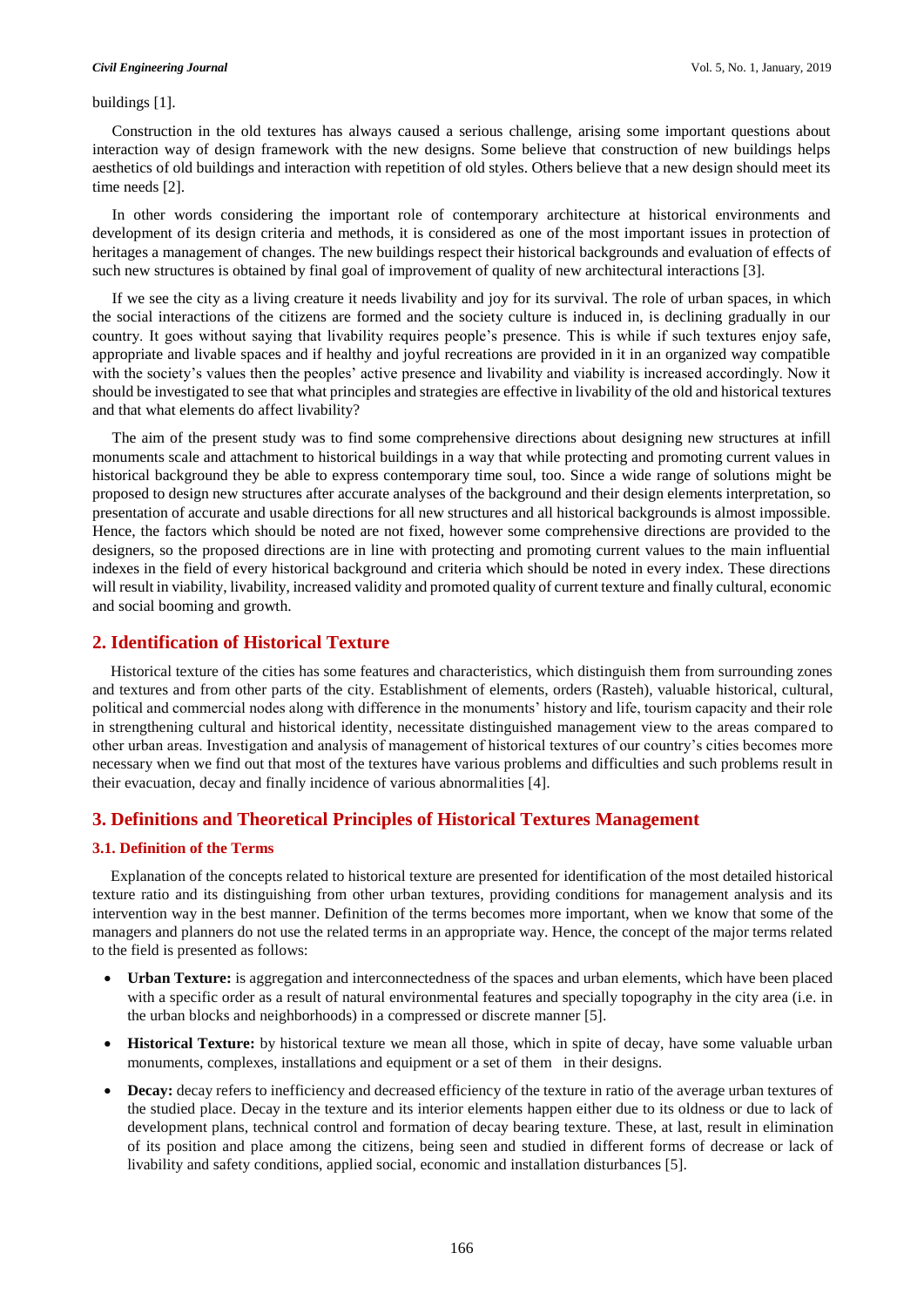- **Types of Worn-out Textures:** Generally, the worn out textures have shared aspects due to their wearing out, however they have different natures due to influential factors in wearing out. Such a difference causes the textures to be classified in the following three groups:
	- $\triangleright$  Textures with urban heritage (historical textures)
	- $\triangleright$  Urban textures (without urban heritages)
	- $\triangleright$  Slum textures (unofficial residents).
- **Improvement:** Improvement involves a series of measurements, which are taken in a short period of time to improve the skeleton caused by activity of decay. In fact, improvement is conducted when relative worn-out of space takes place in applied terms.
- **Renovation:** Renovation is conducted when the urban space of the complex or monument has good function, but the relative physical and spatial decay decreases its output and efficiency. Renovation involves a series of activities, which while protecting the monument make the old complex or urban space of the spatial organizing contemporary, providing the conditions for optimal efficiency of the building.
- **Revival:** Revival is defined and explained as a subset if restoration. The term refers to making all destroyed parts of the monument monolithic (i.e. separated from spatial organizing) in a way to revive totality of all destroyed parts. In other words, revival or returning every monument and urban spaces returns innate and existentialist, main form and urban space complex at last.
- **Restoration:** Restoration means rebuilding. Restoration happens when decay takes places completely in the monument complex or urban space. Complete decay, usually, takes place as a result of relative or complete decay of activities and skeleton at the same time. This is taken usually to restore (create new life) in the decayed spatial organization (overall texture of the monument) [6].

# **4. Livability**

Its Persian equivalent is Zistpaziri and consequently Share Zistpazir means livable city [7]. Webster dictionary defines livability as an appropriate place for human life. The term "possibility" which is widely used in the world is among the elements which help life quality in the society including artificially and naturally built environments, economic welfare, judicial and social stability, cultural and training opportunity, entertainment and recreation. Possibilities and livability include wide human needs such as food, fundamental safety of aesthetics, cultural expression, and sense of attachment to a society or a neighborhood. The society's possibility is an important comprehensive approach for evaluation, since every place is exclusive. Central neighborhoods of large cities have the advantages of closeness to job opportunities, stores, entertainments this is while village houses in addition to be economical have more safe streets and less pollution [8]. Taking strategies which are based on using internal resources of cities, urban spaces, culture, history, customs, skills, etc. (as sustainable and effective strategy) might result in viability and promotion of environmental quality [9].

| Different types of liveliness and<br>livability Long term self-reliance                                                                   | Economic liveliness is evaluated by the variables of level of employment, net income and life standards<br>of the people in the studied area, annual number of tourists, retails performance, land value and properties.                                                                                                                                                                                                                                                                                                                                |
|-------------------------------------------------------------------------------------------------------------------------------------------|---------------------------------------------------------------------------------------------------------------------------------------------------------------------------------------------------------------------------------------------------------------------------------------------------------------------------------------------------------------------------------------------------------------------------------------------------------------------------------------------------------------------------------------------------------|
| Compatible sustainability<br>Compatibility and self-<br>restoration                                                                       | Social liveliness is evaluated by variables of level of activities, social interactions and the nature of social<br>communications. A lively and livable city can be, socially, described by low levels of deprivation, strong<br>social cohesion, good relations, dynamism of social inter-layers, collective spirit and civil prejudice, wide<br>range of lifestyles, harmonious relations, urban community or joyfulness.                                                                                                                            |
| Liveliness<br>Participation, use and activity<br>level 1<br>Interactions, communications,<br>exchanges, transactions and<br>display level | Environmental liveliness and livability involve two aspects: the first one is ecological sustainability,<br>which is validated by the variables such as air and sound pollution, was tewater and was tes disposal, traffic<br>density and green spaces. The second aspect is designs , which include variables such as readability, sense<br>of place, architectural distinguish, connection and communication of different parts of the city, lighting<br>quality and that to what extent the city is friendly, safe and psychologically approachable. |
| (Displaying manner of the<br>activities and interactions in the<br>real world)                                                            | Cultural Livability and liveliness: this involves survival, respect and appreciating the city and its people,<br>identity, memorials, traditions, social celebrations, production, distribution and consumption of hand-<br>made products and the signs, which show distinguished nature of the city.                                                                                                                                                                                                                                                   |

**Table1. Different types of liveliness and livability from Charles Laundry's viewpoint**

# **5. Livability indexes**

Rapid and often unplanned urbanization in most parts of the world has increased the exposure of people and urban assets to higher degrees of attention to liveability [10]. Livability approach is generally a complicated and relative concept. It is complex, because certainly various factors are influential in improvement of the society and person's life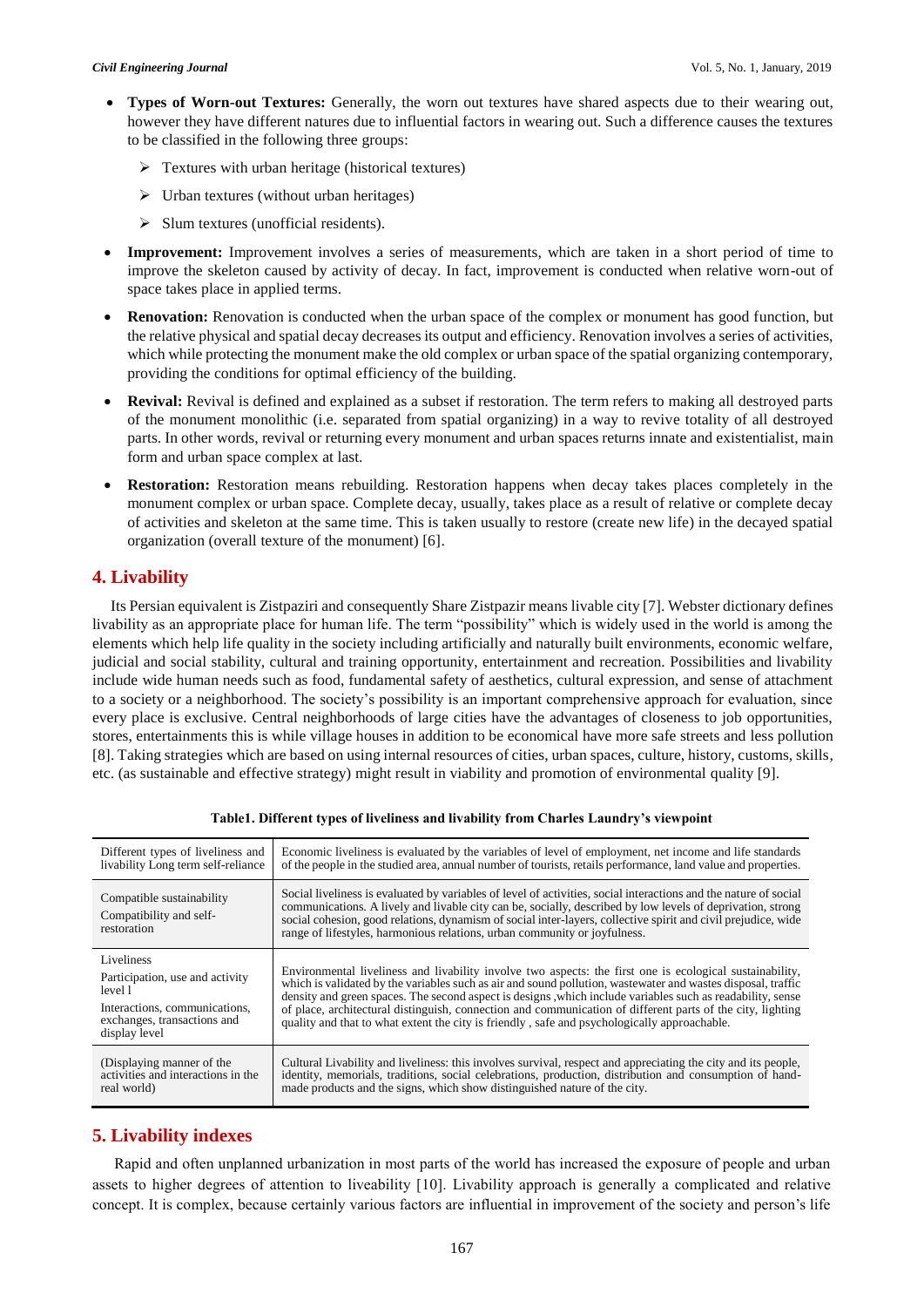and it is relative, since the principles and features in a society, which are considered as desired conditions, might be interpreted and considered in different manner in another society or place [11].



**Figure 1. Conceptual Model of Livability [13]**

| Table 1. Summary of some foreign studies in the field of livability |  |  |  |
|---------------------------------------------------------------------|--|--|--|
|                                                                     |  |  |  |

| <b>Authors</b> | Year | <b>Title</b>                                                                                                                                    | <b>Objective</b>                                                                                                      | <b>Method</b>      | <b>Place</b> | <b>Results</b>                                                                                                                                                                                                                                                                                                                        |
|----------------|------|-------------------------------------------------------------------------------------------------------------------------------------------------|-----------------------------------------------------------------------------------------------------------------------|--------------------|--------------|---------------------------------------------------------------------------------------------------------------------------------------------------------------------------------------------------------------------------------------------------------------------------------------------------------------------------------------|
| <b>Dunstan</b> | 2007 | Establishment<br>livability<br>οf<br>validation of<br>index and<br>the<br>neighborhood livability                                               | Establishment of an index<br>for validation of the<br>neighborhood livability                                         | <b>Qualitative</b> | England      | Review of the related literature shows that<br>the neighborhood livability has a direct and<br>strong relationship with indexes of safety,<br>green spaces quality and parks                                                                                                                                                          |
| Roshan         | 2012 | Developing a comprehensive<br>pattern of urban land use with<br>emphasis on livability promotion<br>and achievement of<br>environmental justice | Presenting validation and<br>planning pattern of urban<br>land use with emphasis on<br>livability and spatial justice | Oualitative        | Oazvin       | Land use, integration and diversity of land<br>use, alignment of uses with transportation,<br>presence of active urban spaces, absence of<br>barren and abandoned lands, influential<br>indexes of livability and distribution of level<br>of accessibility and distribution of income<br>rates, are validation criteria for justice. |

# 168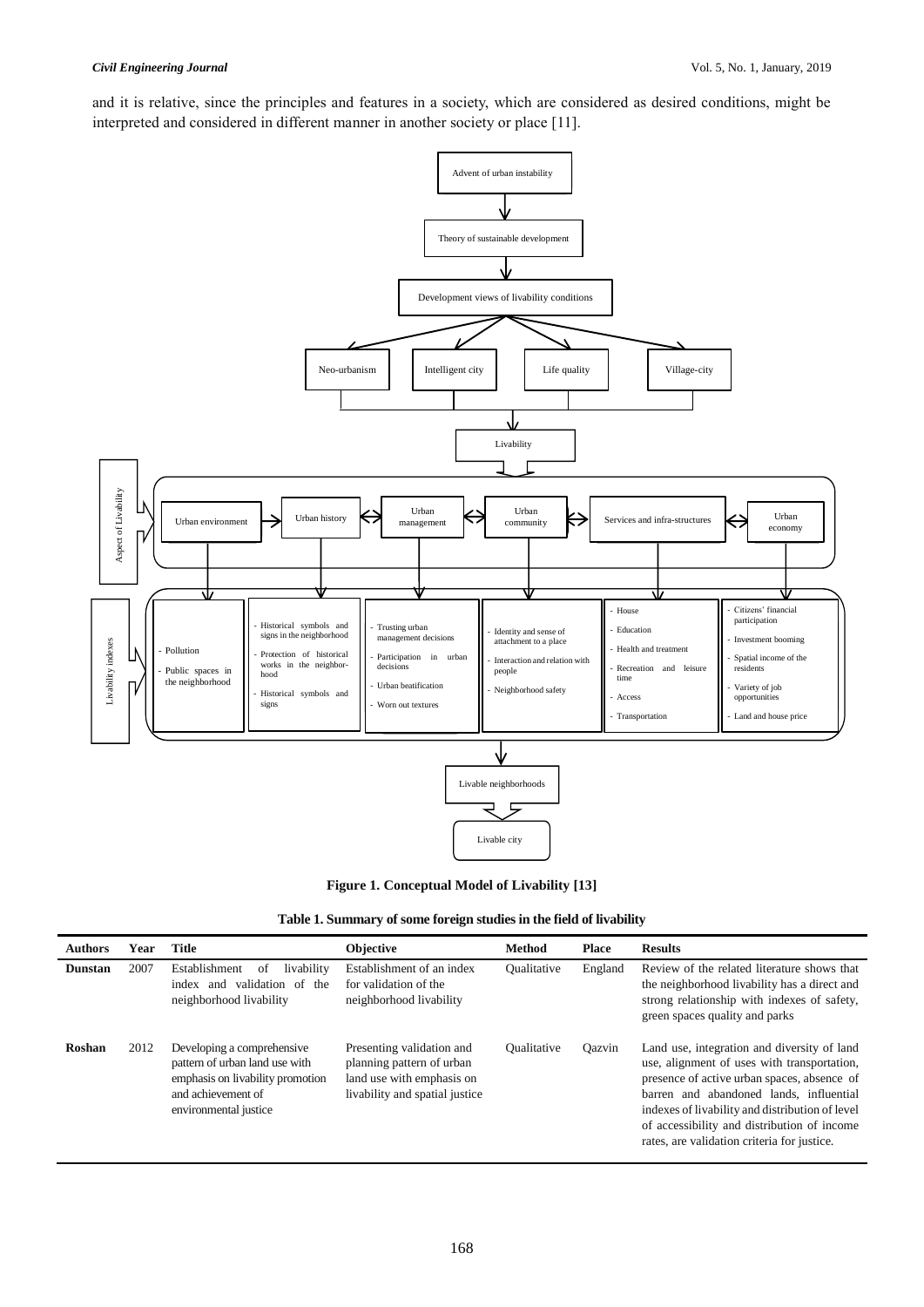| Laris | 2005 | Good neighborhoods: livability | Developing an operational | Oualitative  | United        | terms of<br>Dense neighborhoods<br>(in         |
|-------|------|--------------------------------|---------------------------|--------------|---------------|------------------------------------------------|
|       |      | and morphology of populated    | theory of livability at   | and          | <b>States</b> | population and house) are successful in        |
|       |      | neighborhoods in North         | neighborhood scale and    | quantitative | of            | achieving livability conditions and there is a |
|       |      | America                        | determining some criteria |              | America       | significant<br>difference<br>the<br>among      |
|       |      |                                | for its measurement       |              |               | neighborhoods in achieving aspects of          |
|       |      |                                |                           |              |               | livability.                                    |

# **6. Infill Architecture**

**Infill design can be studied in the two fields:**

- **Worn out texture:** employment of new structure in the worn out texture accreditation of the texture in order to prevent its value decrease, being compatible in cultural, view and landscape aspects.
- **Old and historical texture:** new and modern structures in the field of historical texture, which at last result in increased validity and increasing value of the historical texture:



**Figure 2. Improvement strategies of decay texture**

# **7. Current Approaches of Decay Texture Restoration**

The main issue in the field of confronting with such textures is paying attention to restoration of them based on the residents and individuals' needs, who have close psychological relationship with the space or they can establish such a relationship. Meanwhile, living in the worn-out textures requires believe in advent of the new changes, as much as it needs sympathy with the residents. The range of dealing with the issue is accompanied with different and contradictory approaches, in some cases. Such a range starts with highly fanatic treatments, which believe in no physical interpretation, protection and improvement and expands to destruction and reconstruction. However, it should be noted that detailed identification and investigation of needs and shortcomings are necessary for achieving good approaches and strategies and achievable designs in the field of restoration of worn out textures. In this case, achieving facilities, limits and potentials before any specific act and measurement, we can overcome the difficulties through planning and making efficient decisions in different fields.

Since wide range of solutions for designing new structures might be developed after detailed analysis of the field and interpretation of design elements, so developing exact and usable strategies for all new structures and historical fields is almost impossible. Hence, the factors, which are to be noted are not constant, however they provide the designers with comprehensive guidelines. Hence, the proposed guidelines proceed on protection and promotion of the current values of the main influential indexes regarding every historical field and criteria, which should be noted in each index [12].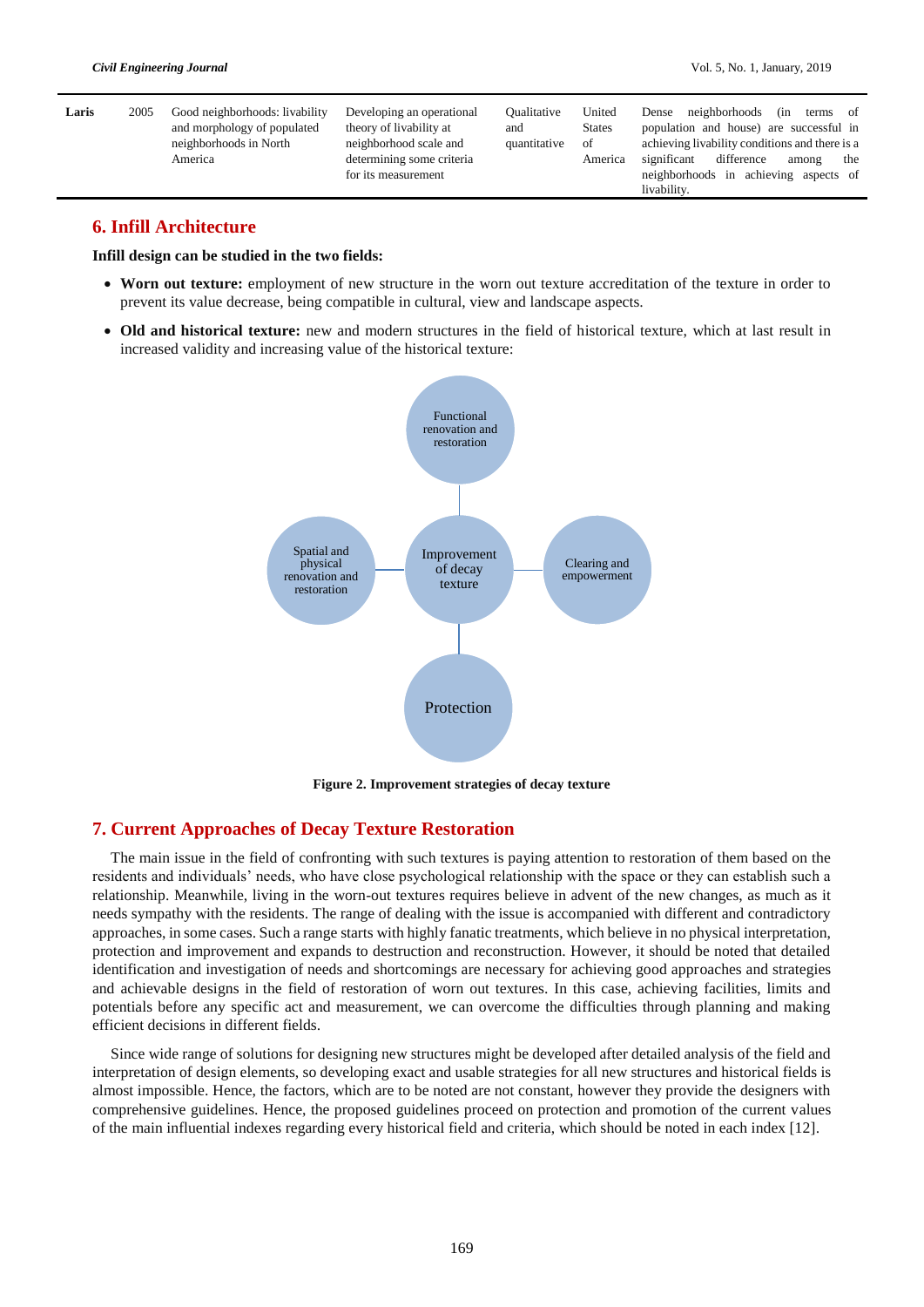

**Figure 3. Diagram of the notable factors in designing new structures in historical fields [1]**

# **8. Conclusion**

Despite its frequent appearance in the educational and professional literature, liveability is an ambiguous term that is used differently by various groups in different circumstances [15]. Urban central area's worn out textures, which have been formed once based on socio-economic condition and relying on the urban development patterns, today need, urgently, livability due to being old and worn out and it is necessary to take some measurements for improvement of the condition and restoration of the worn out textures, using strategies of infill architecture in line with improvement and renovation of them in the short period of time. In this regard, attracting real participation of the people from different financial, planning, technical and executive aspects along with consideration of different encouraging and supportive packages makes such an important issue possible.

## **9. Conflicts of Interest**

The authors declare no conflict of interest.

## **10. References**

[1] Shah Teymouri, Y., & Mazaherian, H. " Design Guidelines for New Structures in Historical Field" Journal of Fine Arts, architecture and Urbanism, 17 (4), 2012.

[2] Imam, Sahar. "Assessment and Review of Infill Designs'guidelines for Residential Urban Conservation Areas." International Journal for Housing Science & Its Applications 37, no. 3 (2013).

[3] Lardinois, Sara, Gonçalves, Paula Arato, Matarese, Laura, Macdonald, Susan (2015), "Contemporary Architecture in the Historic Environment an Annotated Bibliography", p 1.

[4] Taherkhani, Habibollah, Motavaseli, Mohammad Mahdi, "Urban Management: Management of Historical Texture of Cities of Iran (Challenges and Strategies)," No.18, 2006, pp: 96-107.